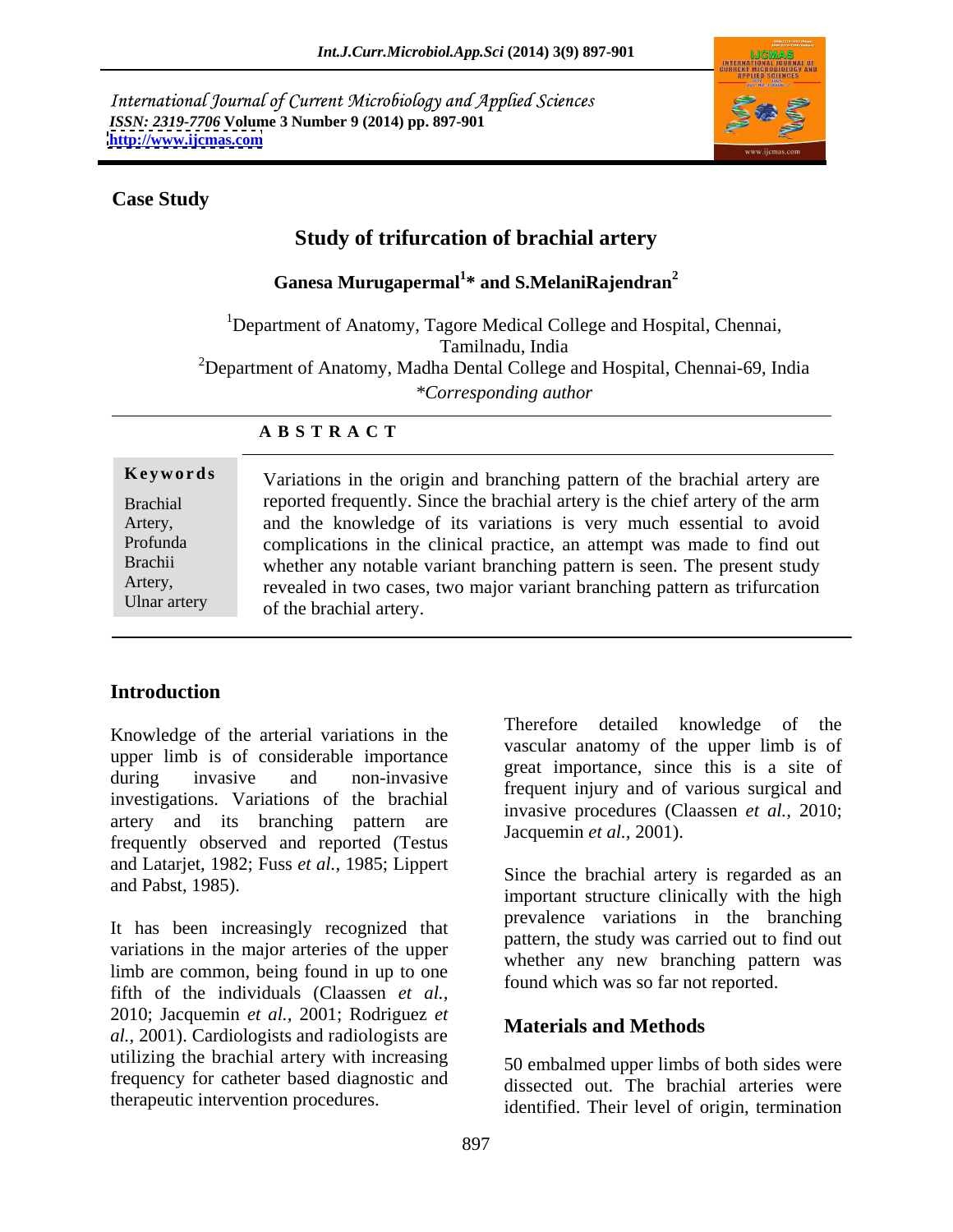and the branching pattern were studied. In

The origin and course of the brachial arteries studied were found to be normal as mentioned in the standard text books in both the cases. The brachial artery began as the  $\frac{du}{dt}$  and Swaru continuation of orillows extensive to the lower  $\frac{du}{dt}$ , 1952). continuation of axillary artery at the lower border of teres major.

In one case, in the middle of the arm, the unique unique variation. brachial artery was trifurcated into radial artery, ulnar artery and profundabrachii artery (Fig.1). In this case, the ulnar artery<br>artery artery ulnar artery and common was winding around the median nerve (Fig.1). The superior and inferior ulnar collateral arteries arose as branches from the  $\frac{\text{study was also reported by Huder (1950)}}{\text{Lgalheat}}$  (1050). Democratic (1064) ulnar artery. This observation was found bilaterally. The further course of the branches in the fore arm was found to be

In another case, the brachial artery was by others. trifurcated into radial artery, ulnar artery and common interosseous artery (Fig.2). These three arteries passed deep to the pronator teres muscle. The further courses of the

Variations of the brachial artery and its into profundabrachii artery, radial artery and branching pattern were quite commonly ulnar artery in the Case 2 is a rare finding reported viz., absence of the brachial artery and not hitherto reported radial recurrent (Ciervo *et al.,* 2001); origin of artery. The winding of ulnar artery around profundabrachii artery with superior ulnar collateral artery (Anson *et al.,* 1952; Patnaik, compress the median nerve and may cause 2001b; Chauhan *et al.,* 2013); origin of profundabrachiiartery in common with the inferior ulnar collateral artery (Chauhan *et*  Upper limb vascular variations are presently *al.,* 2013) origin of profundabrachii artery, thought to result from a stochastic process of

two cases, trifurcation of the brachial artery ulnar collateral arteries from the superficial were noted. brachial artery (Adachi, 1928; Fuss *et al.,* **Results and Discussion** artery (Patnaik, 2001a) ulnar artery as a **Observations** *al.,*1953; Devansh, 1996) radial artery as a posterior circumflex humeral artery, superior 1985) absence of inferior ulnar collateral branch of brachial artery (Mc Cormack *et*  branch of brachial artery (Keller *et al.,*1980; Uglieta and Kadir, 1989; Gonzalez-Compta, 1991) high origin of radial artery (DeGaris and Swartley, 1928; Miller, 1939; Anson *et al.,* 1952).

**Case** 1 Commonly the brachial artery bifurcates into radial and ulnar arteries at its termination in the cubital fossa. The incidence of trifurcation of brachial artery is a rare variation.

 $(2000)$ . But the observation of triangular in normal. **Case 2** trifurcation was found in the middle of the Trifurcation of brachial artery into radial artery, ulnar artery and common interosseous artery observed in the present study was also reported by Huber (1930), Lockhardt *et al.,* (1959), Romanes (1964), Williams *et al.,* (1999), Patnaik *et al.,* (2001a) and VenkataRamana Vollala *et al.,* (2008). But the observation of trifurcation in the Case 1 is a new finding since the arm and not in the cubital fossa as described by others.

branches were found to be normal. artery and muscular branches (Yalcin *et al.,* Some others also observed trifurcation into radial artery, ulnar artery and superior ulnar collateral artery and radial artery, ulnar 2006). But the observation of trifurcation the median nerve observed in this case may complications.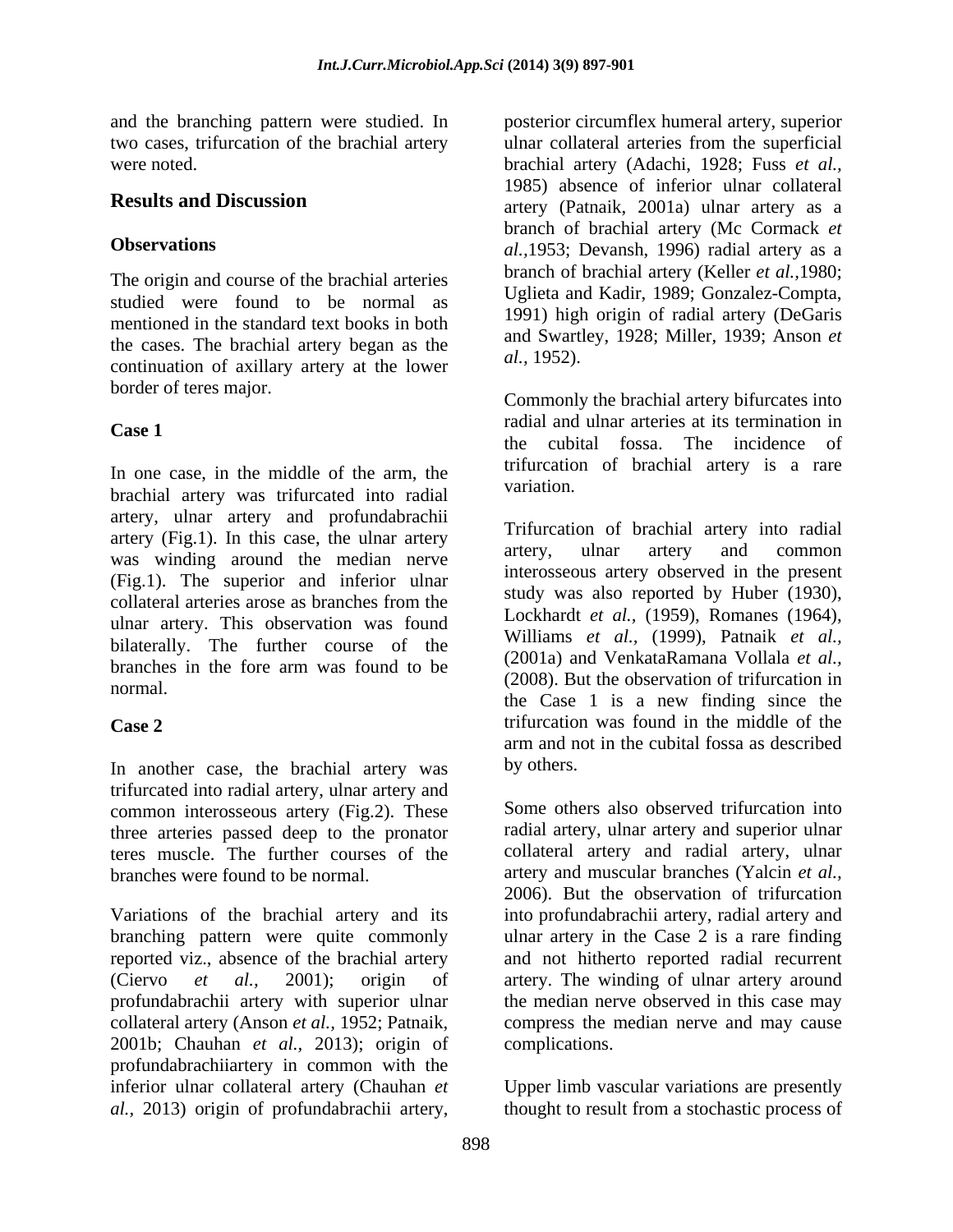persistence, enlargement and differentiation of parts of the initial capillary network which would normally remain as capillaries (1957) had opined that anomalous blood vessels may be due to the following reasons:

- i. Choice of unusual paths in the primitive
- 
- 
- 
- v. Fusion and absorption of the parts usually distinct. cavities Drizenko *et al.,* (2000).

Rodriguez *et al.,* (2001) postulated that the upper limb may be due to chemical factors, haemodynamic forces and foetal position in the uterus, genetic predisposition developmental changes.

or even regress. The precise mechanisms Since the clinical importance of variations of that lead to the higher frequency of certain the arteries of the upper limb are variants over others remain to be elucidated increasingly being recognized (Claassen *et*  (Quain, 1844; Shen and Hong, 2008). Arey *al.,* 2010). They can be easily mistaken for vascular plexuses. 2005; Claressen *et al.,* 2010) as well as ii. Persistence of vessels normally possible arteriographic misinterpretations obliterated. when the contrast dye is injected distal to the iii. Disappearance of vessels normally origin of these variant arteries (Keller *et al.*, retained. 1980; Karlsson and Niechajev, 1982). iv. Incomplete development. Knowledge of these variations may facilitate subcutaneous veins, leading to inadvertent artery cannulation, with the potential risk of distal limb ischemia (Mayhew and Mohiuddin, 2005; Dearlove and Perkins, ascending catheterization of the cardiac

presence of the arterial variations in the upper limb is of considerable importance Knowledge of the arterial variations in the during clinical and surgical procedures.

## **Case 1**

**Fig.1** Showing the trifurcation of brachial artery into radial, ulnar, and common interosseousarteries



BA - brachial artery, RA - radial artery, UL - ulnar artery, CIA - common interosseous artery - ulnar artery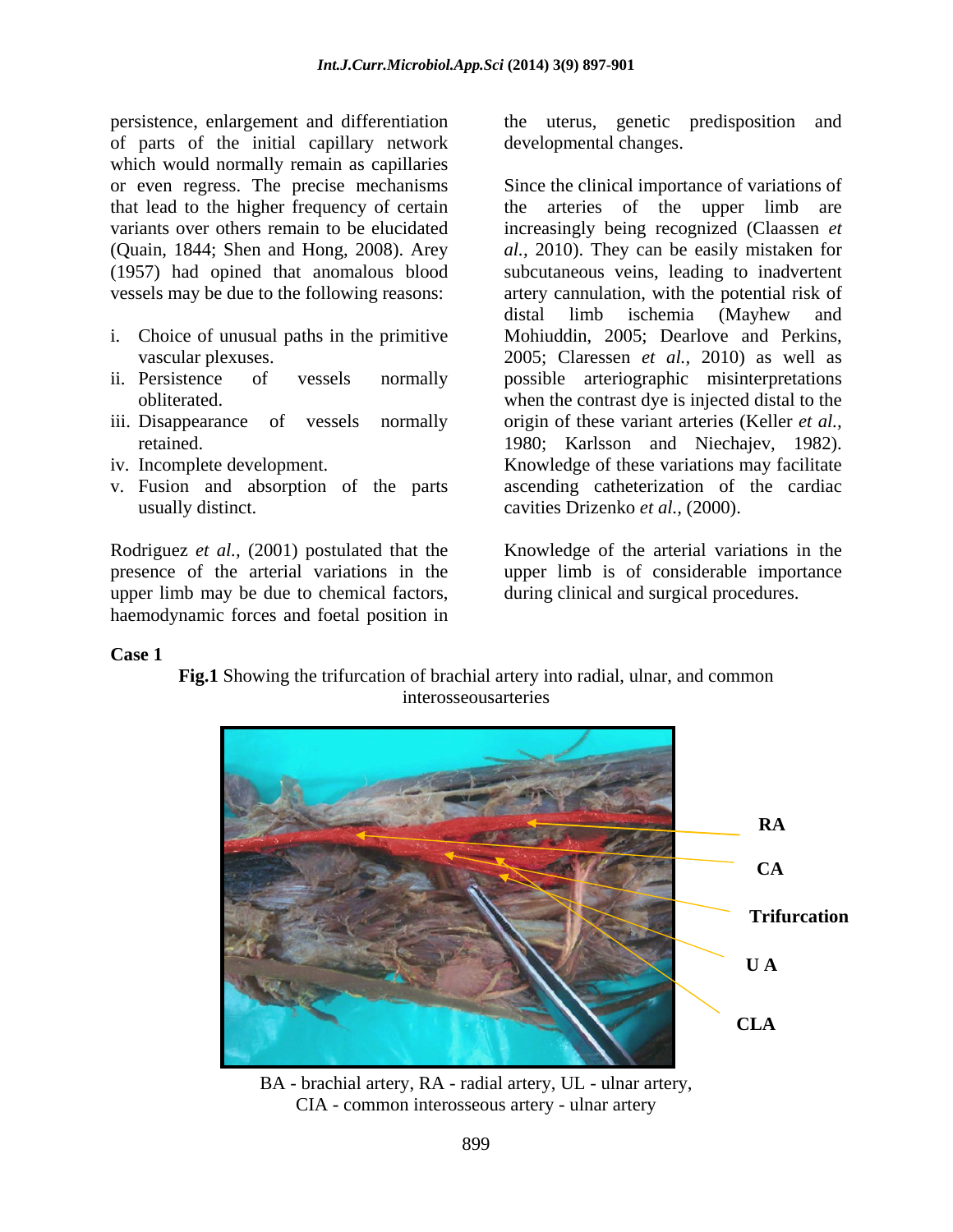### **Case 2**



**Fig. 2** Showing trifurcation and ulnar artery winding around median nerve.

BA - brachial artery, RA - radial artery, UL - ulnar artery, PB - profundabrachii artery

- or Brachial region,  $3<sup>rd</sup>$  Edn., W.B. Saunders Co., Philadelphia, pp. 762–64.
- Arey, L.B., 1957. Developmental Anatomy: Development of the arteries,  $6<sup>th</sup>$  Edn., W.B. Saunders Co., Philadelphia, pp.37-
- Japaner, Maruzen, Kyoto, Vol. 1, pp.
- Patel, V., Prajapati, B., 2013. Am. J. Anat., 41: 352–397. Morphological study of variation in branching pattern of brachial artery. Int. The results of the latest state of the state of the state of the state of the state of the state of the state of the state of the state of the state of the state of the state of t J. Basic Appl. Med. Sci., 3(2): 10–15.
- Ciervo, A., Kahn, M., Pangilinan, A.J., Dardik, H., 2001. Absence of the brachial artery: report of a rare human variation and review of upper extremity

**References** arterial anomalies. J. Vasc. Surg., 3(1): 191–194.

- Anson, B.J., Maddock, W.G., 1952. Claassen, H., Schmitt, O., Werner, D., Callamder's surgical anatomy. In: Arm Schareck, W., Kroger, J.C., Wree, A., 2010. Superficial arm arteries revisited: th Edn.,  $\frac{1016}{\text{4}}$  doi:1016/aanat.2010.02.005. Schareck, W., Kroger, J.C., Wree, A., 2010. Superficial arm arteries revisited: brother and sister with absent radial pulse. Ann. Anat., 192: 151–155.
- 577. median artery cannulation. Paediatr. Adachi, B., 1928. In: Das Arterien system der Anaesth., 15: 439–440. doi: Dearlove, O.R., Perkins, R., 2005. Inadvertent Anaesth., 15: 439–440. doi: 10.1111/j.1460-9592.2005.01628.x.
- 205 210. DeGaris, C.F., Swartley, W.B., 1928. The Chauhan, K., Udainia, A., Bhatt, C., Patil, D., axillary artery in white & negro stocks. Am. J. Anat., 41: 352–397.
	- Devansh, S., 1996. Superficial ulnar artery flap. Plast. Reconstr. Surg., 97(2): 420 426.
	- Drizenko, A., Maynou, C., Mestbagh, H., Mauroy, B., Bailleul, J.P., 2000. Variations of the radial artery in man. Surg. Radiol. Anat., 22(5-6): 299–303.